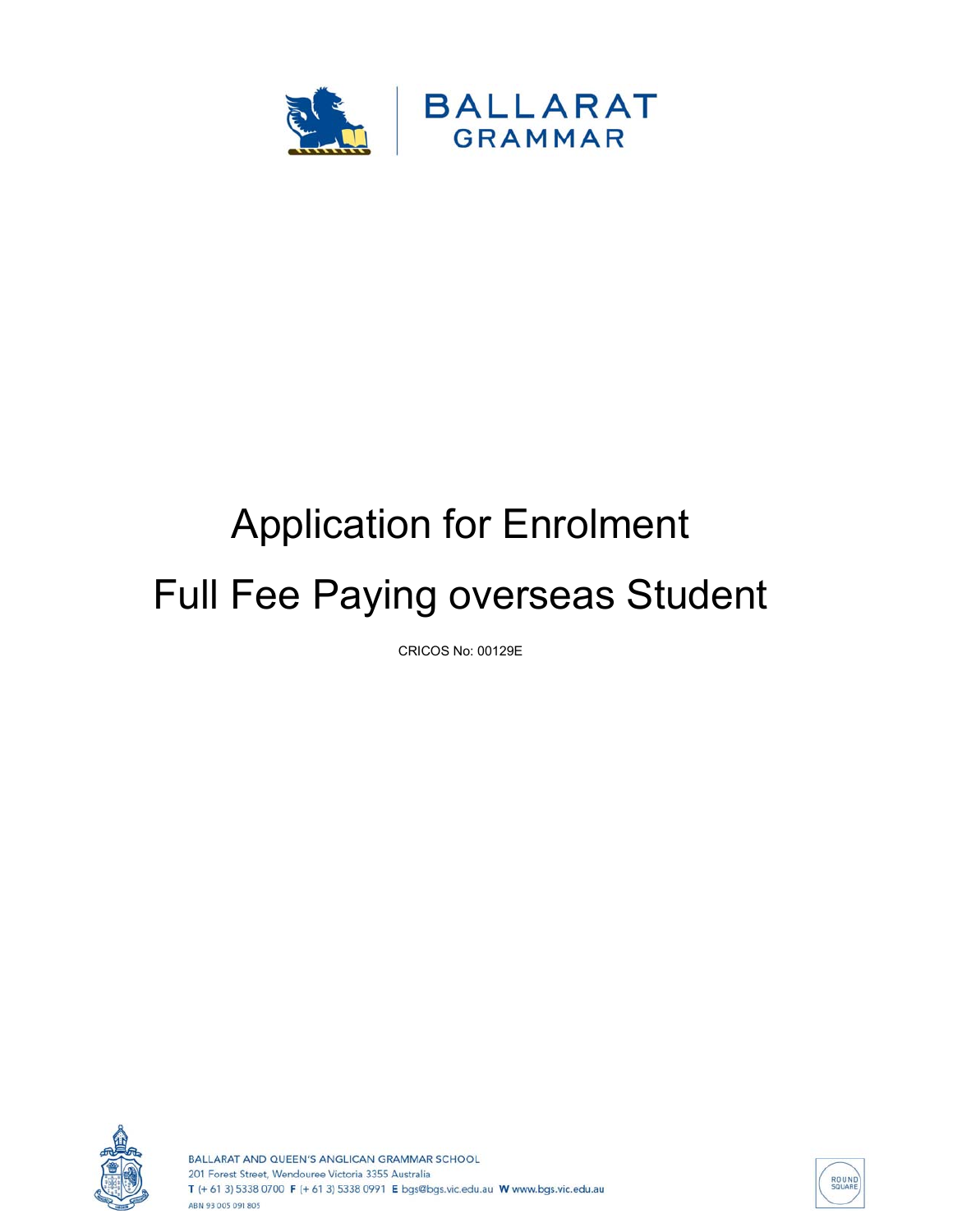| <b>APPLICANTS DETAILS</b>                                                               |                |         |                                  |                             |     |                              |    |    |  |  |  |
|-----------------------------------------------------------------------------------------|----------------|---------|----------------------------------|-----------------------------|-----|------------------------------|----|----|--|--|--|
| SURNAME / FAMILY NAME:                                                                  |                |         |                                  |                             |     |                              |    |    |  |  |  |
| <b>GIVEN NAMES IN FULL:</b>                                                             |                |         |                                  |                             |     |                              |    |    |  |  |  |
| PREFERED NAME:                                                                          |                |         |                                  |                             |     |                              |    |    |  |  |  |
| DATE OF BIRTH:<br>$\prime$<br>$\prime$                                                  | <b>GENDER:</b> | Male    |                                  | Female                      |     |                              |    |    |  |  |  |
| Please include an extract or a copy of the applicants Birth Certificate<br>$\approx$    |                |         |                                  |                             |     | Please Attach Passport Photo |    |    |  |  |  |
| ADDRESS:                                                                                |                |         |                                  |                             |     |                              |    |    |  |  |  |
|                                                                                         |                |         |                                  |                             |     |                              |    |    |  |  |  |
| PROPOSED YEAR OF ENTRY:                                                                 |                | TERM:   |                                  |                             |     |                              |    |    |  |  |  |
| <b>ENTRY YEAR LEVEL:</b>                                                                | DAY STUDENT    |         |                                  | <b>BOARDER</b>              |     |                              |    |    |  |  |  |
| RELIGIOUS DENOMINATION:                                                                 |                |         |                                  |                             |     |                              |    |    |  |  |  |
| LANGUAGE(S) SPOKEN:                                                                     |                |         |                                  |                             |     |                              |    |    |  |  |  |
| <b>CURRENT SCHOOL:</b>                                                                  |                |         |                                  | <b>SCHOOL PHONE NUMBER:</b> |     |                              |    |    |  |  |  |
| <b>CURRENT YEAR LEVEL:</b>                                                              |                |         | YEARS OF ATTENDANCE:             |                             |     |                              |    |    |  |  |  |
| DOES THE STUDENT HAVE A VICTORIAN STUDENT NUMBER?                                       |                |         |                                  |                             |     | Yes                          |    | No |  |  |  |
| If yes, Please provide details:                                                         |                |         |                                  |                             |     |                              |    |    |  |  |  |
| Has the applicant attempted any VCE subjects at another school?                         |                |         |                                  |                             | Yes |                              | No |    |  |  |  |
| <b>FAMILY INFORMATION</b>                                                               |                |         |                                  |                             |     |                              |    |    |  |  |  |
| <b>PARENT / GUARDIAN 1</b>                                                              |                |         | <b>PARENT / GUARDIAN 2</b>       |                             |     |                              |    |    |  |  |  |
| TITLE ( MR, MRS, MISS, MS, DR ):                                                        |                |         | TITLE ( MR, MRS, MISS, MS, DR ): |                             |     |                              |    |    |  |  |  |
| <b>FAMILY NAME:</b>                                                                     |                |         | <b>FAMILY NAME:</b>              |                             |     |                              |    |    |  |  |  |
| PREFERRED NAME:                                                                         |                |         | PREFERRED NAME:                  |                             |     |                              |    |    |  |  |  |
| ADDRESS:                                                                                |                |         | ADDRESS:                         |                             |     |                              |    |    |  |  |  |
|                                                                                         |                |         |                                  |                             |     |                              |    |    |  |  |  |
|                                                                                         |                |         |                                  |                             |     |                              |    |    |  |  |  |
|                                                                                         |                |         |                                  |                             |     |                              |    |    |  |  |  |
| PHONE (H):                                                                              |                |         | PHONE (H):                       |                             |     |                              |    |    |  |  |  |
| $(W)$ :                                                                                 |                | $(W)$ : |                                  |                             |     |                              |    |    |  |  |  |
| MOBILE:                                                                                 |                |         | MOBILE:                          |                             |     |                              |    |    |  |  |  |
| FAX:                                                                                    |                |         | FAX:                             |                             |     |                              |    |    |  |  |  |
| EMAIL:                                                                                  |                |         | EMAIL:                           |                             |     |                              |    |    |  |  |  |
| <b>OCCUPATION:</b>                                                                      |                |         | <b>OCCUPATION:</b>               |                             |     |                              |    |    |  |  |  |
| COMPANY:                                                                                |                |         | COMPANY:                         |                             |     |                              |    |    |  |  |  |
| If the student's residential or billing address differs from above, please state below: |                |         |                                  |                             |     |                              |    |    |  |  |  |
| RESIDENTIAL ADDRESS:                                                                    |                |         |                                  |                             |     |                              |    |    |  |  |  |
|                                                                                         |                |         |                                  |                             |     |                              |    |    |  |  |  |
| <b>BILLING ADDRESS:</b>                                                                 |                |         |                                  |                             |     |                              |    |    |  |  |  |
|                                                                                         |                |         |                                  |                             |     |                              |    |    |  |  |  |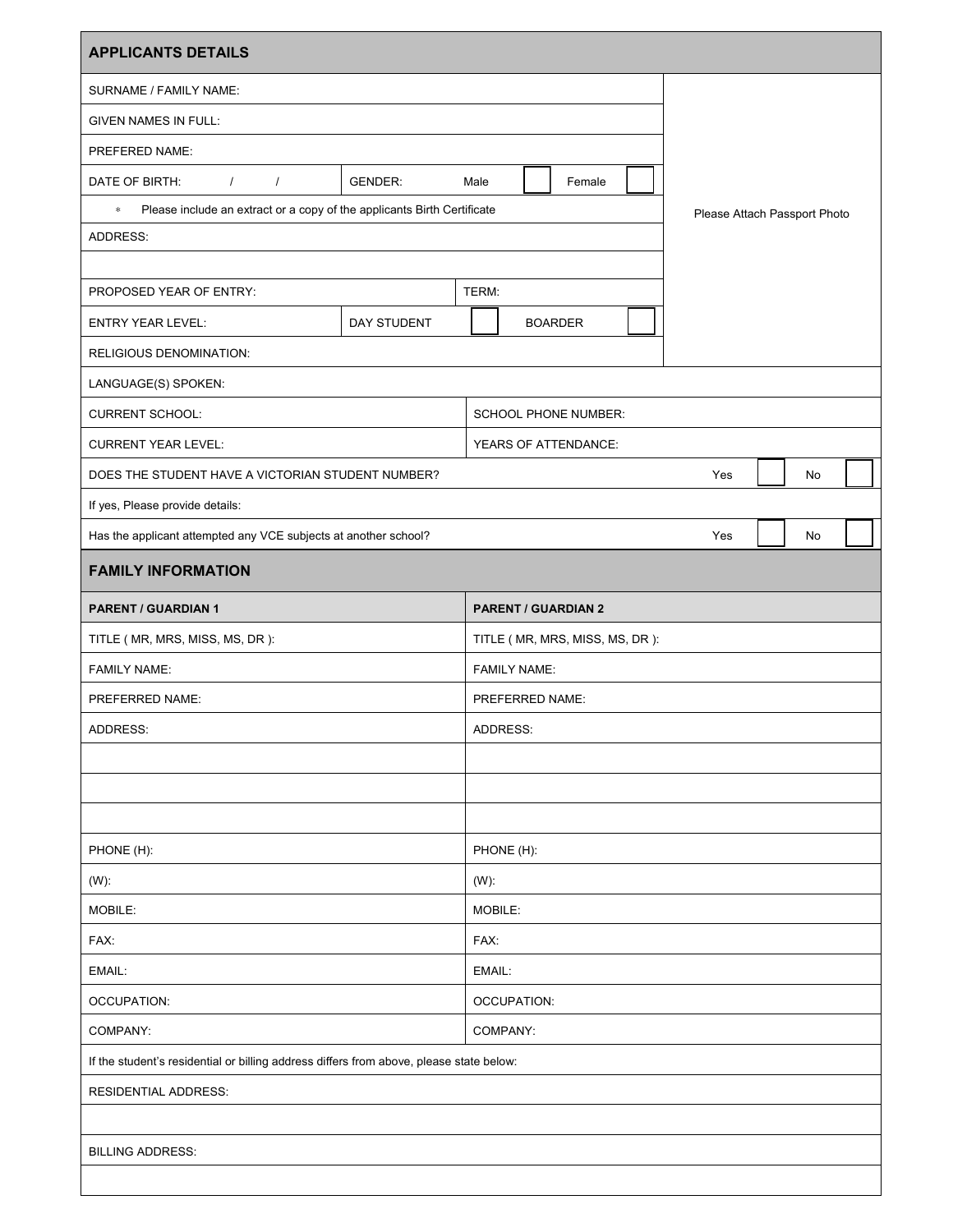| <b>CONTACT INFORMATION</b>            |                                  |  |  |  |  |  |
|---------------------------------------|----------------------------------|--|--|--|--|--|
| <b>GUARDIAN RESIDENT IN AUSTRALIA</b> | <b>EMERGENCY CONTACT</b>         |  |  |  |  |  |
| TITLE ( MR, MRS, MISS, MS, DR ):      | TITLE ( MR, MRS, MISS, MS, DR ): |  |  |  |  |  |
| <b>FAMILY NAME:</b>                   | <b>FAMILY NAME:</b>              |  |  |  |  |  |
| PREFERRED NAME:                       | PREFERRED NAME:                  |  |  |  |  |  |
| ADDRESS:                              | ADDRESS:                         |  |  |  |  |  |
|                                       |                                  |  |  |  |  |  |
|                                       |                                  |  |  |  |  |  |
| PHONE (H):                            | PHONE (H):                       |  |  |  |  |  |
| $(W)$ :                               | $(W)$ :                          |  |  |  |  |  |
| MOBILE:                               | MOBILE:                          |  |  |  |  |  |
| FAX:                                  | FAX:                             |  |  |  |  |  |
| EMAIL:                                | EMAIL:                           |  |  |  |  |  |

## **ADDITIONAL INFORMAITON**

SPECIFIC HEALTH CARE NEEDS – Does the applicant have any specific healthcare needs including any medical conditions that are relevant to the care & education of the applicant? (E.g. Asthma, epilepsy, diabetes etc.)

ALLERGIES and DIETARY RESTRICTIONS – Does the applicant have any allergies or dietary restrictions?

OTHER INFORMATION – Please detail any other information that will be relevant to the applicants' time at Ballarat Grammar. Please comment on areas such as family, cultural and/or religious requirements and additional needs. Please attach extra paper if required.

## **DECLARATION / POLICIES**

- **1. GRIEVANCE POLICY**  The School assists all parents in any matter concerning the education, welfare, or fee payment of their children. Financial matters are referred to the Debtors Clerk and to the Director of Finance. Education and welfare matters are referred to the appropriate person (Tutor, Head of House, Level Co-ordinator, Head of Boarding House, Head of Senior School, Counsellor and Headmaster). An Independent arbiter has been appointed to investigate any unresolved matter in dispute between the parent and the School.
- **2. ACCIDENT DECLARATION**  In the event of illness or injury to my child whilst at school, or on an excursion or travelling to or from the school, I authorise the Headmaster or senior staff member in charge of my child, where it is impracticable to communicate with me, to consent to emergency medical arrangements on my behalf as are deemed necessary by a qualified medical practitioner. Such consent includes anaesthetics, blood transfusions and surgery.
- **3. PRIVACY POLICY** The School will use the personal information it collects from you for the primary purpose of providing for the ongoing education and pastoral care of students. The School endeavours to ensure that the personal information it holds is accurate, complete and up-to-date. A person may seek to update their personal information by contacting the Admissions Office at any time.